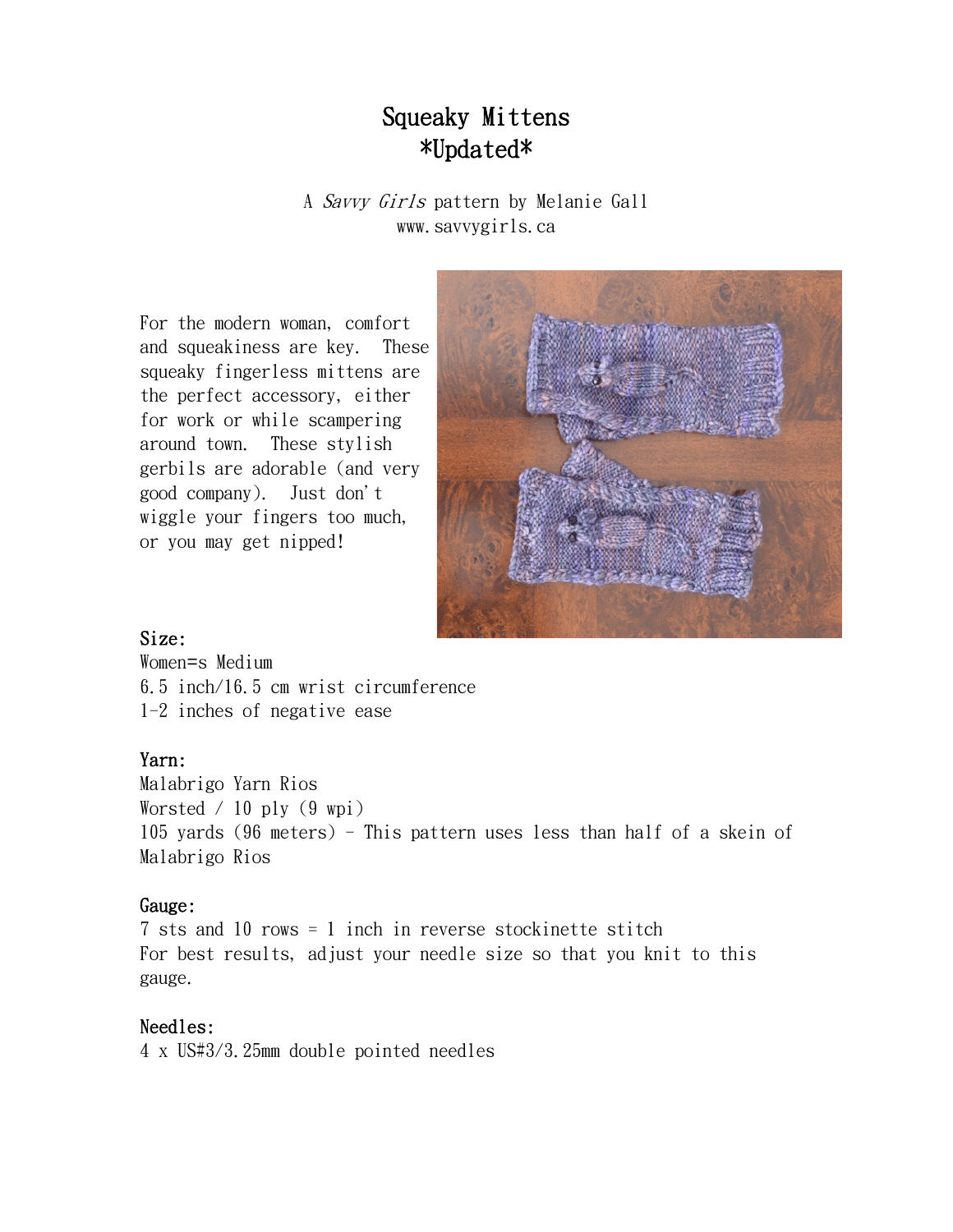#### Pattern Abbreviations:

```
k = knit
p = purlsl = slip stitch/stitches 
pm = place marker 
ml = make one stitch
slm = Slip marker 
st/sts = stitch/stitches 
cn = cable needle 
k2tog = knit two together
kfb = knit into front and back of stitch
```


SSK = slip 2 stitches as if to knit, then knit those 2 stitches together PSSO = Pass the slipped stitch over

N1 = first needle N2 = second needle N3 = third needle

#### Important pattern note:

Rounds presented in between ( ) are variations for the left mitten. When knitting the right mitten,omit all rounds presented between ( ).

#### Important pattern note 2:

This is my first pattern, and knitting terms can get confusing! If you have any questions, please let me know  $\odot$ 

# Instructions:

Cast on 38 sts.

Join for working in the round, being careful not to twist.

Work in k1, p1 ribbing for 15 rounds.

Divide stitches among three needles as follows: 14-12-12

Round 1

N1: purl all sts N2: k4, p8 N3: p8, pm, k4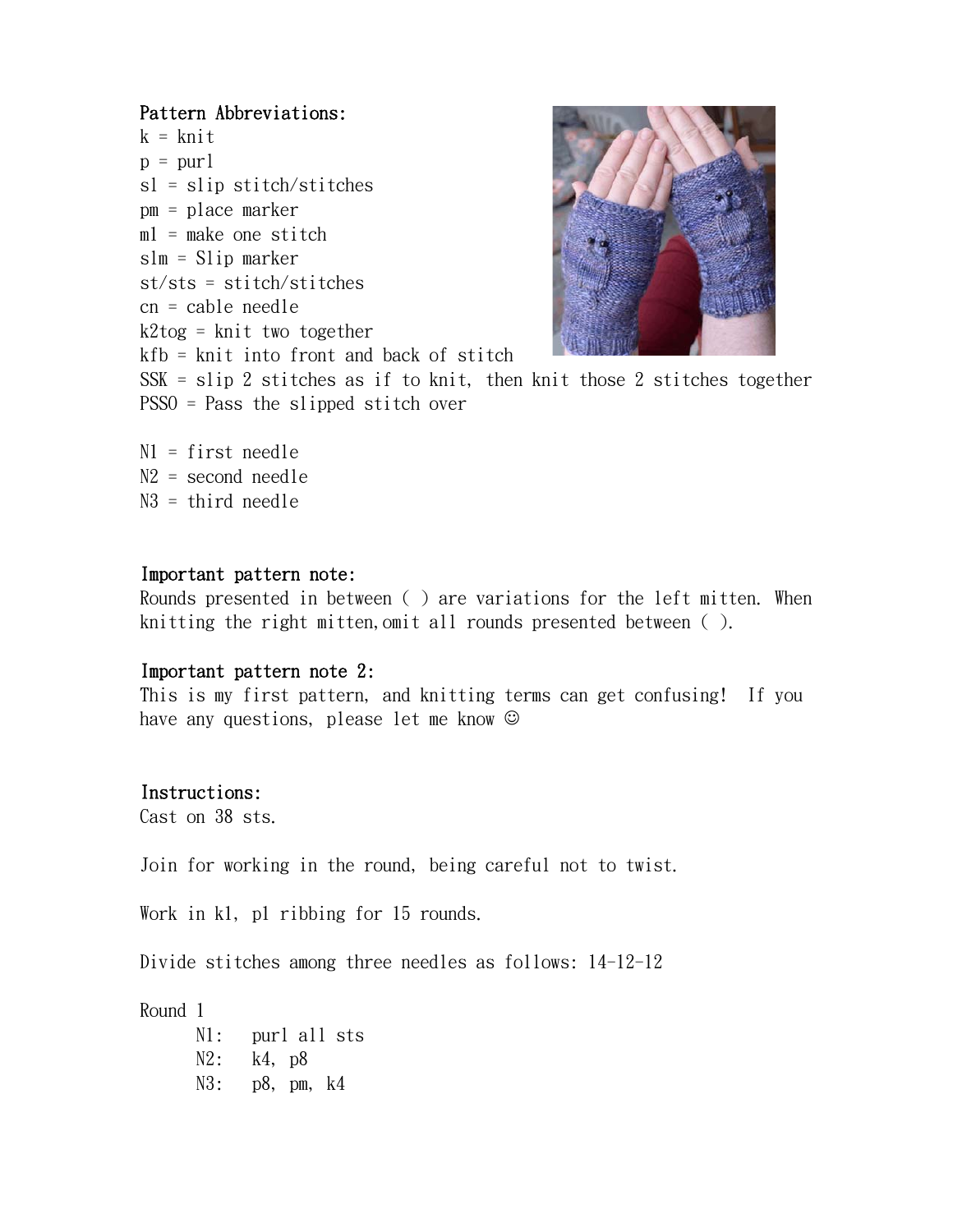| Round 2 | $N1$ :<br>$N2$ :        | purl all sts<br>k4, p8<br>$N3:$ p8, pm, k4                                                                                                        |
|---------|-------------------------|---------------------------------------------------------------------------------------------------------------------------------------------------|
| Round 3 | $N1$ :<br>$N2$ :<br>N3: | purl all sts<br>sl 2 to cn, hold to front, k2, k2 from cn, p8<br>p8, s1 2 to cn, hold to back, k2, k2 from cn                                     |
| Round 4 | $N1$ :                  | p9, k1, p4<br>$N2:$ $k4, p8$<br>N3: p8, k4                                                                                                        |
| Round 5 | $N2$ :                  | $N1:$ p9, k1, p4<br>k4, p8<br>N3: p8, k4                                                                                                          |
| Round 6 | $N2$ :<br>N3:           | $N1:$ p9, k1, p4<br>sl 2 to cn, hold to front, k2, k2 from cn, p8<br>p8, s1 2 to cn, hold to back, k2, k2 from cn                                 |
| Round 7 | $N1$ :<br>N2:<br>N3:    | p9, k1, p4<br>k4, p8<br>p8, k4                                                                                                                    |
| Round 8 | N2:<br>N3:              | $N1:$ p9, k1, p4<br>k4, p8<br>p8, k4                                                                                                              |
| Round 9 | N1:<br>N2:<br>N3:       | p8, sl 1 to cn, hold to back, kl, pl from cn, p4<br>sl 2 to cn, hold to front, k2, k2 from cn, p8<br>p8, sl 2 to cn, hold to back, k2, k2 from cn |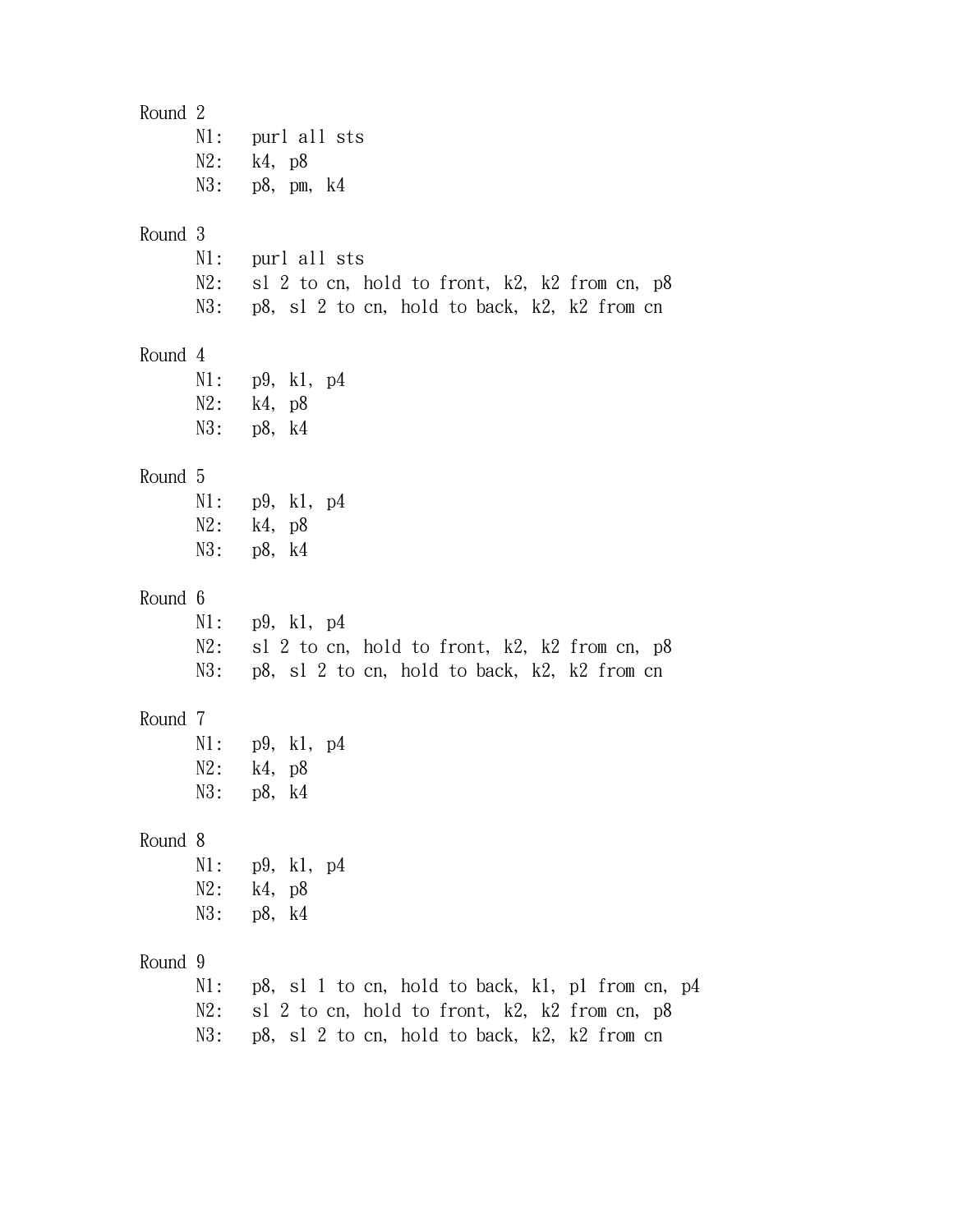| Round 10 | $N1$ :<br>$N2$ :        | p7, sl 1 to cn, hold to back, k1, p1 from cn, p5<br>k4, p8<br>N3: p8, k4                                                                          |
|----------|-------------------------|---------------------------------------------------------------------------------------------------------------------------------------------------|
| Round 11 | $N1$ :<br>$N2$ :        | p6, sl 1 to cn, hold to back, kl, pl from cn, p6<br>k4, p8<br>N3: p8, k4                                                                          |
| Round 12 | $N1$ :<br>$N2$ :<br>N3: | p5, sl 1 to cn, hold to back, kl, pl from cn, p7<br>sl 2 to cn, hold to front, k2, k2 from cn, p8<br>p8, sl 2 to cn, hold to back, k2, k2 from cn |
| Round 13 | $N2$ :                  | $N1:$ p5, k1, p8<br>k4, p8<br>N3: p8, k4                                                                                                          |
| Round 14 | $N1$ :<br>N2:           | p5, k1, p8<br>k4, p8<br>N3: p8, k4                                                                                                                |
| Round 15 | $N1$ :<br>N2:<br>N3:    | p5, k1, p8<br>sl 2 to cn, hold to front, k2, k2 from cn, p8<br>p8, s1 2 to cn, hold to back, k2, k2 from cn                                       |
| Round 16 | N1:<br>N2:              | p5, sl 1 to cn, hold to front, p1, k1 from cn, p7<br>k4, p8<br>N3: p8, k4                                                                         |
| Round 17 | N1:<br>N2:              | p6, m1, k1, m1, p7<br>k4, p1, pm, p3, pm, p4<br>N3: p8, k4                                                                                        |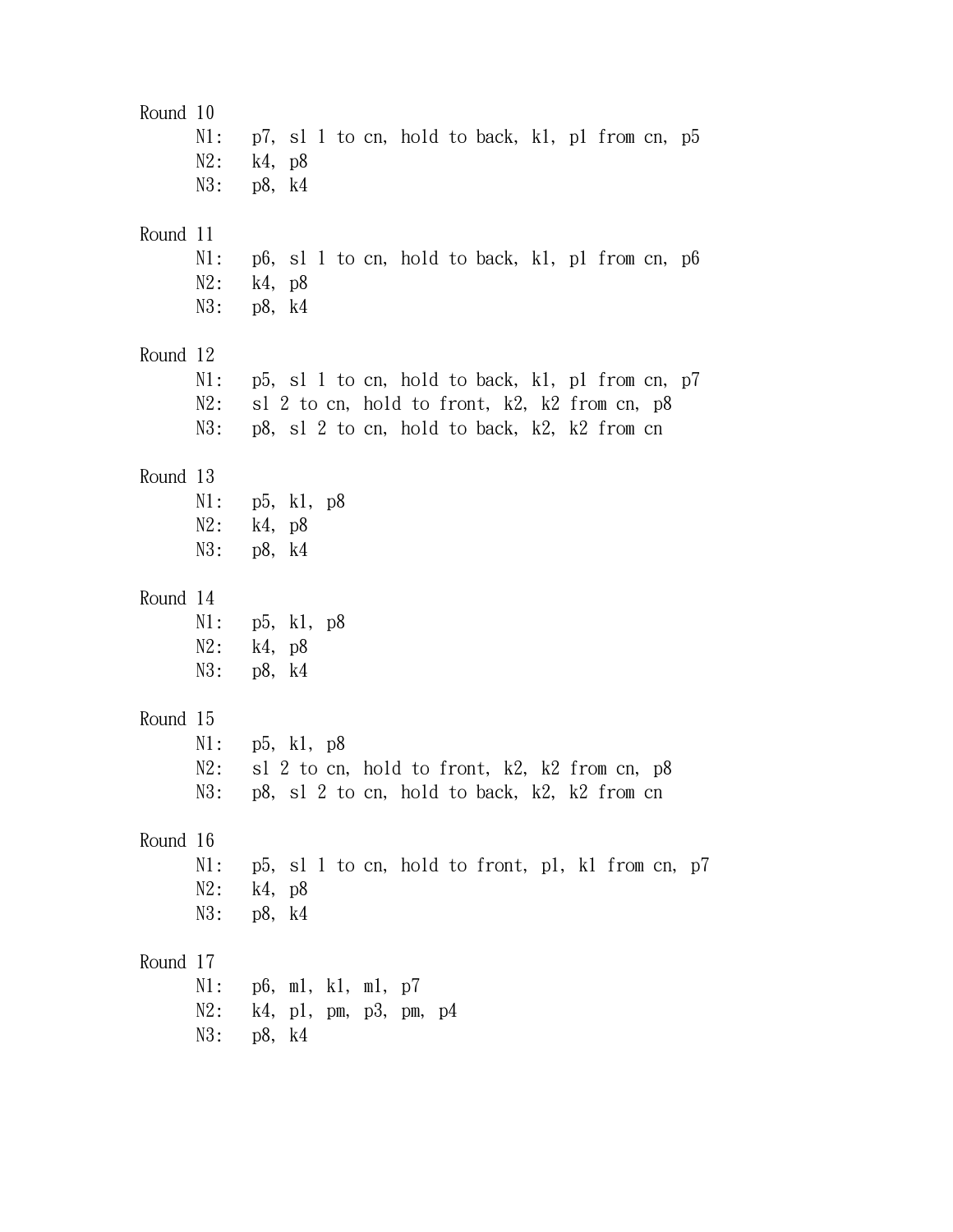(Round 17 N1: p6, m1, k1, m1, p7 N2: k4, p8 N3: p4, pm, p3, pm, p1, k4) Round 18 N1: p6, k3, p7 N2: sl 2 to cn, hold to front, k2, k2 from cn, pl, slm, ml, p to marker, m1, slm, p4 N3: p8, sl 2 to cn, hold to back, k2, k2 from cn (Round 18 N1: p6, k3, p7 N2: sl 2 to cn, hold to front, k2, k2 from cn, p8 N3: p5, sl marker, m1, p to marker, m1, p1, sl 2 to cn, hold to back, k2, k2 from cn) Round 19 N1: p6, m1, k3, m1, p7 N2: k4, p to the end N3: p8, k4 (Round 19 N1: p6, m1, k3, m1, p7 N2: k4, p to the end N3: p until cable, k4) Round 20 N1: p6, k5, p7 N2: k4, p to the end N3: p until cable, k4 (Round 20 N1: p6, k5, p7 N2: k4, p to the end N3: p until cable, k4) Round 21 N1: p6, m1, k7, m1, p7 N2: sl 2 to cn, hold to front, k2, k2 from cn, pl, slm, ml, knit to marker, m1, slm, p4 N3: p8, sl 2 to cn, hold to back, k2, k2 from cn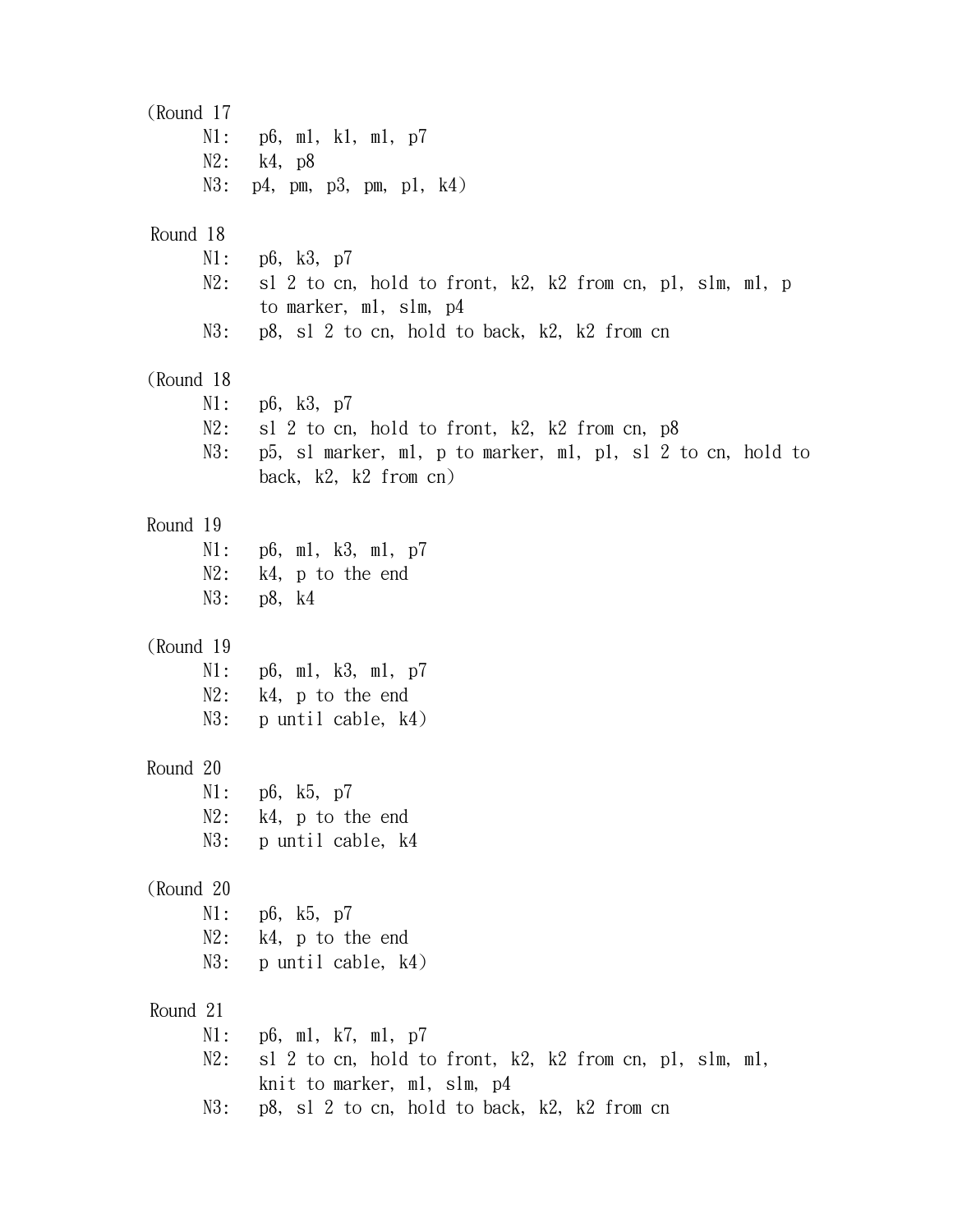(Round 21 N1: p6, m1, k7, m1, p7 N2: sl 2 to cn, hold to front, k2, k2 from cn, p8 N3: p5, slm, m1, knit to marker, m1,slm, p1, sl 2 to cn, hold to back, k2, k2 from cn) Round 22 N1: p6, k5, p7 N2: k4, p to the end N3: p until cable, k4 (Round 22 N1: p6, k5, p7 N2: k4, p to the end N3: p until cable, k4) Round 23 N1: p6, k5, p7 N2: k4, p to the end N3: p until cable, k4 (Round 23 N1: p6, k5, p7 N2: k4, p to the end N3: p until cable, k4) Round 24 N1: p6, k5, p7 N2: sl 2 to cn, hold to front, k2, k2 from cn, p8 N3: p5, slm, m1, knit to marker, m1, slm, p1, sl 2 to cn, hold to back, k2, k2 from cn (Round 24 N1: p6, k5, p7 N2: sl 2 to cn, hold to front k2, k2 from cn, p8 N3: p5, sl marker, m1, knit to marker, m1,slm, p1, sl 2 to cn, hold to back, k2, k2 from cn)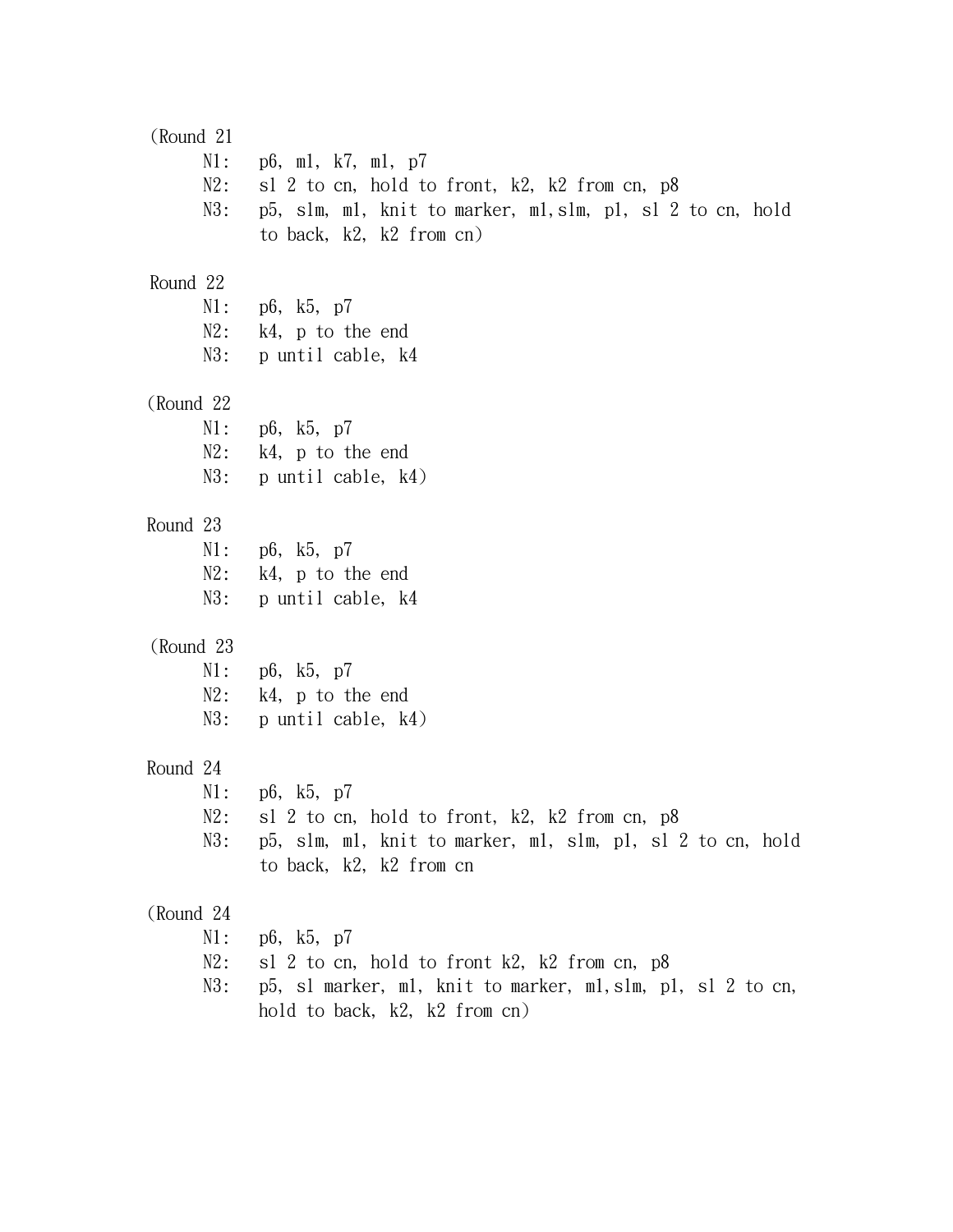Round 25 N1: p6, k5, p7 N2: k4, p to the end N3: p until cable, k4 (Round 25 N1: p6, k5, p7 N2: k4, p to the end N3: p until cable, k4) Round 26 N1: p6, k5, p7 N2: k4, p to the end N3: p until cable, k4 (Round 26 N1: p6, k5, p7 N2: k4, p to the end N3: p until cable, k4) Round 27 N1: p6, k7, p7 N2: sl 2 to cn, hold to front, k2, k2 from cn, pl, slm, ml, k to marker, m1, slm, p4 N3: p7, sl 2 to cn, hold to back, k2, k2 from cn (Round 27 N1: p6, k5, p7 N2: sl 2 to cn, hold to front k2, k2 from cn p8 N3: p5, slm, m1, knit to marker, m1, slm, p1, sl 2 to cn, hold to back, k2, k2 from cn) Round 28 N1: p6, sl 2, stick left hand needle through front of 2 slipped sts, knit through back of these stitches, k3, k2tog, p7 N2: sl 2 to cn, hold to front, k2, k2 from cn, p to the end N3: p until last 4, sl 2 to cn, hold to back, k2, k2 from cn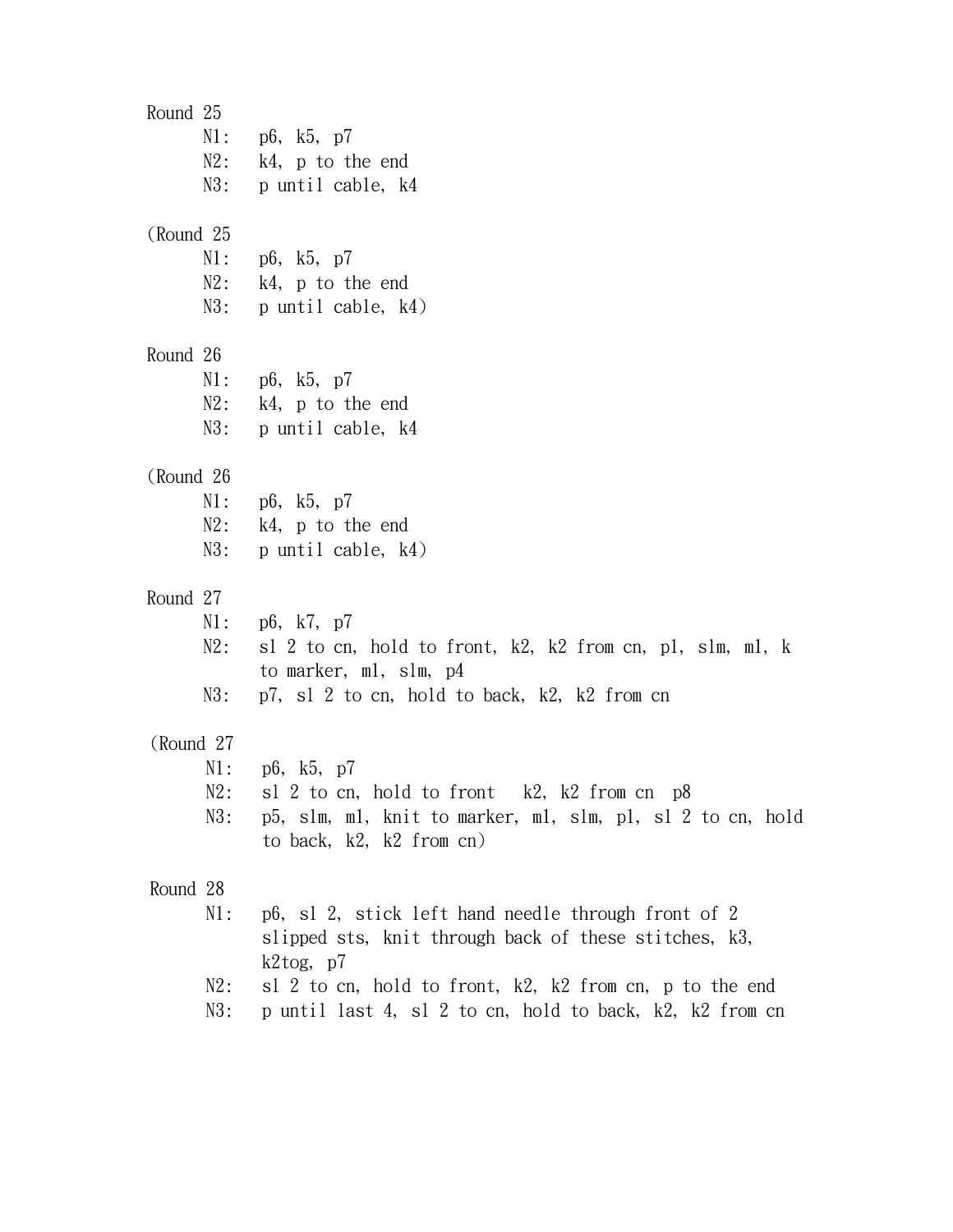Round 29 N1: p6, sl 3 to cbl needle, hold to front, sl 2 sts, k1 from cn, k2 on cbl tog p7 N2: k4, p to the end N3: p until cable, k4 Round 30 N1: p6, k5, p7 N2: k4, p to the end N3: p until cable, k4 Round 31 N1: p6, k1, m1, turn. Kfb, turn. Kfb of each of the 2 new stitches (to make 4). Turn. P4. Turn. Ssk, k2tog, turn. Ptog, k1 m1, turn. Kfb, turn. Kfb of each of the 2 new stitches (to make 4). Turn. P4. Turn. Ssk, k2tog, turn. P2tog. P7. N2: sl 2 to cn, hold to front, k2, k2 from cn, p to the end N3: p until last 4, sl 2 to cn, hold to back, k2, k2 from cn Round 32 N1: p6, ssk, place bead, k1, k2tog, place bead, p7 N2: k4, p until cable N3: p until marker, remove marker, place stitches on waste yarn, remove second marker, k4 (You can pull the ears through to the front – use a crochet hook) Round 33 N1: p6, m1, k3, m1, p7 N2: k4, p until cable

N3: p until last cable, k4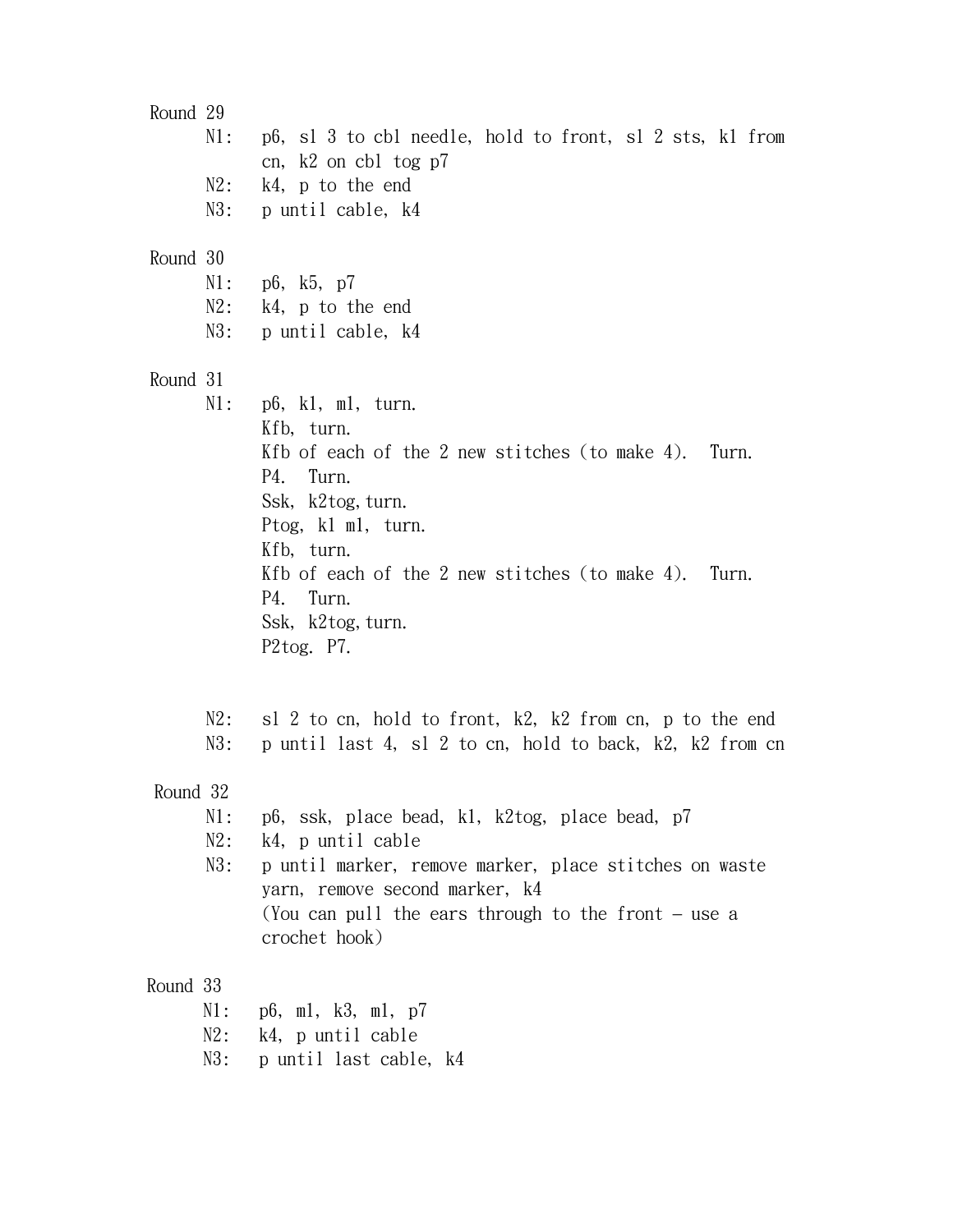Round 34 N1: p6, Ssk, k2, k2tog, p7 N2: sl 2 to cn, hold to front, k2, k2 from cn, p to the end N3: p until last 4, sl 2 to cn, hold to back, k2, k2 from cn Round 35  $N1:$  p6, sl 2 as if to k2tog, k1, psso, p7 N2: k4, p until cable N3: p until last cable, k4 Round 36 N1: p14 N2: k4, p until cable N3: p until last cable, k4 Round 37 N1: p 14 N2: sl 2 to cn, hold to front, k2, k2 from cn, p to the end N3: p until last 4, sl 2 to cn, hold to back, k2, k2 from cn Round38, 39 N1: p 14 N2: k4, p until cable N3: p until last cable, k4 Round 37 N1: p 14 N2: sl 2 to cn, hold to front, k2, k2 from cn, p to the end N3: p until last 4, sl 2 to cn, hold to back, k2, k2 from cn Round 38, 39 N1: p14 N2: k4, p until cable N3: p until last cable, k4

Finish with 6 rounds of k1, p1 ribbing.

Put them on, but be careful they don't nip your fingers!